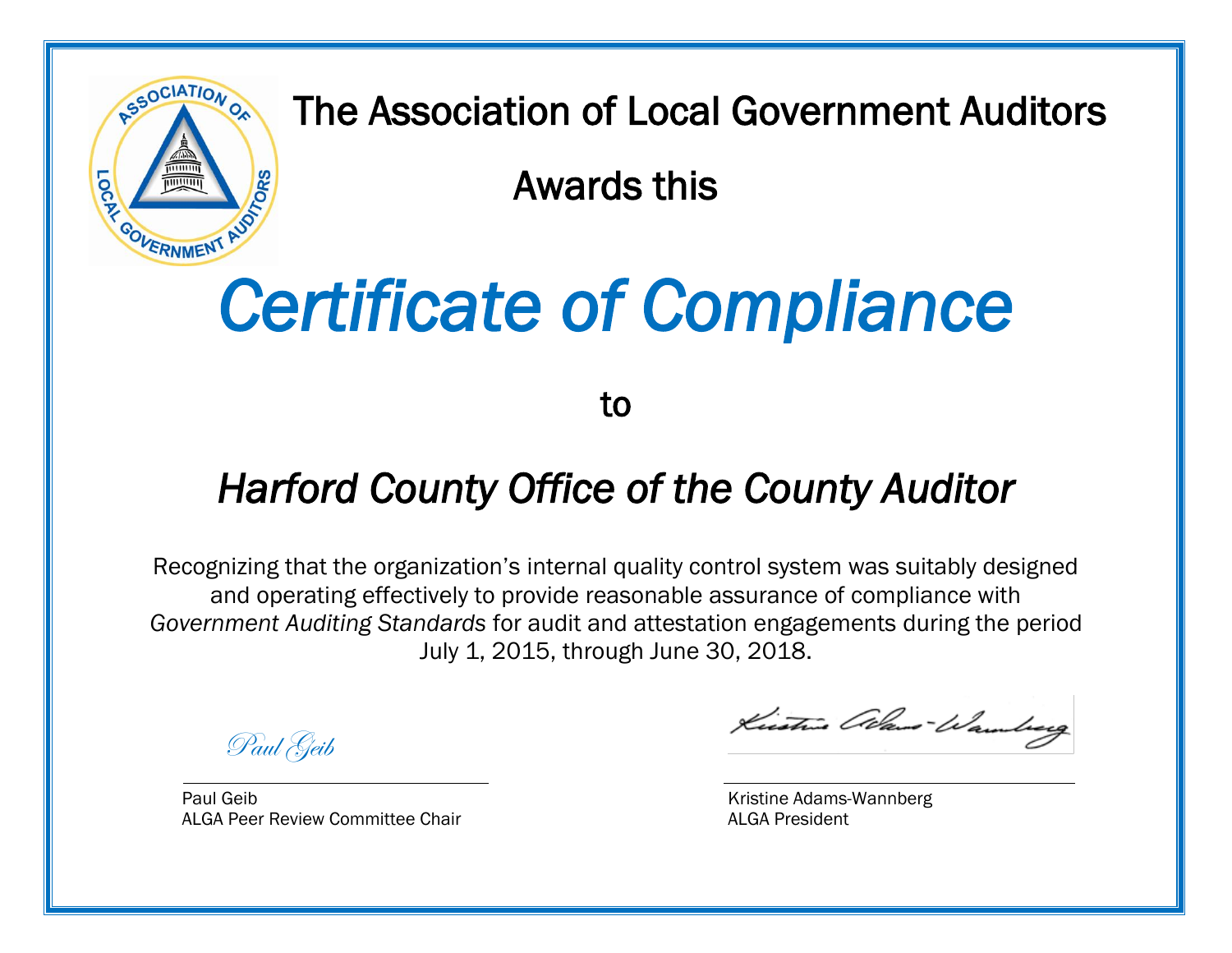

 $\big($ 

\..

## **External Quality Control Review**

of

Harford County Office of the County Auditor

Conducted in accordance with guidelines of the **Association of Local Government Auditors** 

for the period (July 1, 2015 through June 30, 2018)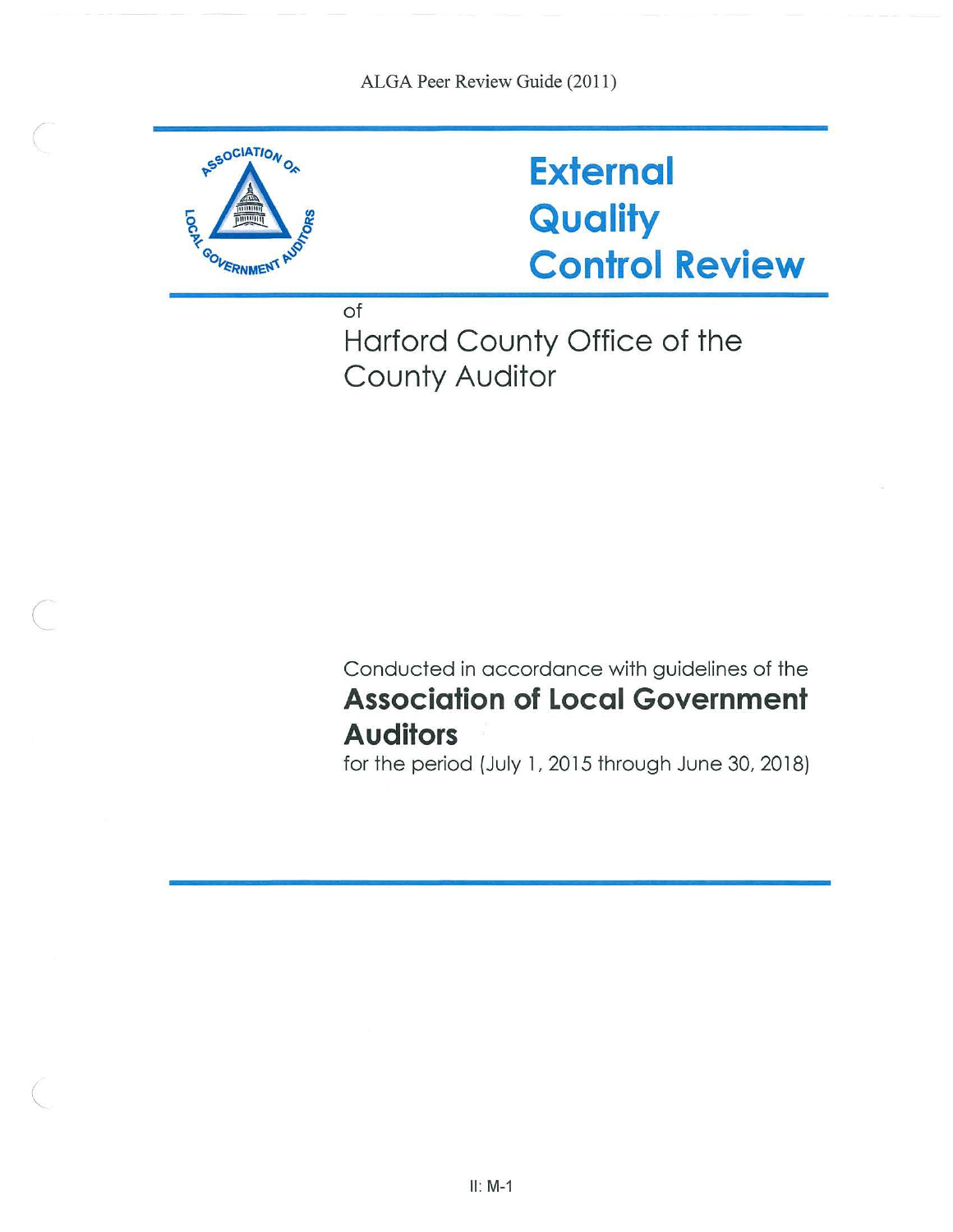

**Association of Local Government Auditors** 

October 18, 2018

Ms. Chrystal Brooks, County Auditor Harford County Office of the County Auditor 212 S. Bond St. 2nd Floor Bel Air, MD 21014

Dear Chrystal Brooks,

 $\big($ 

(  $\sqrt{2}$  We have completed a peer review of the Harford County Office of the County Auditor for the period July 1, 2015 through June 30, 2018. In conducting our review, we followed the standards and guidelines contained in the Peer Review Guide published by the Association of Local Government Auditors (ALGA).

We reviewed the internal quality control system of your audit organization and conducted tests in order to determine whether your internal quality control system operated to provide reasonable assurance of compliance with Government Auditing Standards issued by the Comptroller General of the United States. Our procedures included:

- Reviewing the audit organization's written policies and procedures .
- Reviewing the audit organization's written Rules of Procedure of the Office of the Country Auditor.
- Reviewing internal monitoring procedures.
- Reviewing a sample of audit and attestation engagements and working papers .
- Reviewing documents related to independence, training, and development of auditing staff .
- Interviewing auditing staff and management to assess their understanding of, and compliance with, relevant quality control policies and procedures.

Due to variances in individual performance and judgment, compliance does not imply adherence to standards in every case, but does imply adherence in most situations.

Based on the results of our review, it is our opinion that the Harford County Office of the County Auditor's internal quality control system was suitably designed and operating effectively to provide reasonable assurance of compliance with Government Auditing Standards for audits and attestation engagements during the period July 1, 2015 through June 30, 2018.

Tashonda Cobbs Internal Auditor IV **Fulton County Schools** 

Jamie Amos

Senior Performance Auditor City of Atlanta